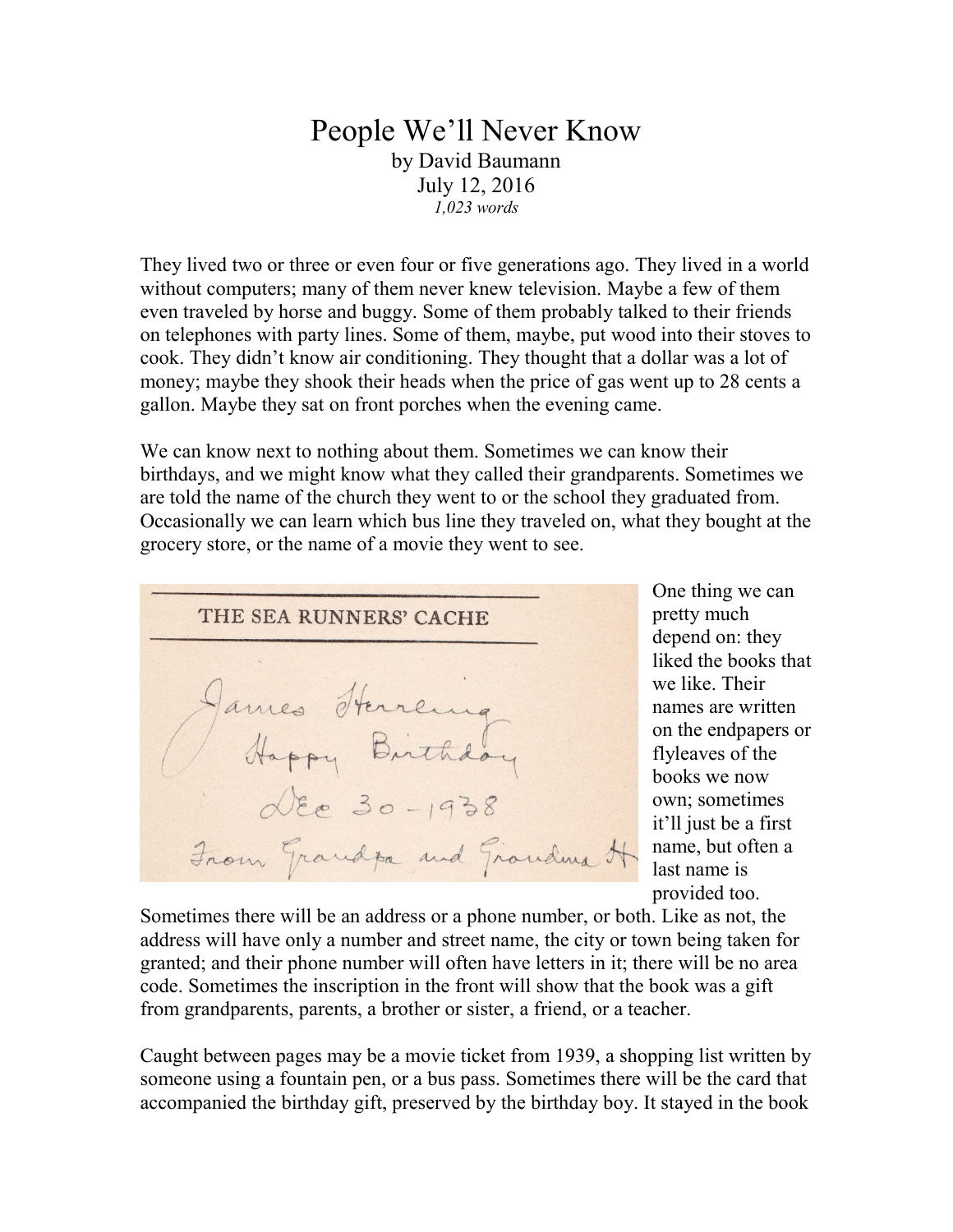as years and then decades passed. The boy who received the book when he turned, maybe, fourteen, kept it until his heirs found it when he had died at, maybe, the age of 84. We can only guess. The heirs, having no desire to keep the oldfashioned book for themselves, thankfully donated or sold it to a used bookstore or a thrift shop instead of throwing it out or heaving it into a recycling bin to be shredded and turned into a shopping bag. The bookstore's proprietor then put it out for sale. And one of us bought it, delighted to have a seventy-year old book in excellent condition, dust jacket and all with a name in the inscription and a smidgeon of information.

Look at this sample. Did Colin stay in contact with Mary after she gave him a copy of *Gleaming Rails* for his birthday on November 8, 1944? Was she his sister, cousin, friend, neighbor—maybe even future wife? Did John treasure what is now my copy of *The* 

Colin - Hape you find genuine pleasure in sharing these havaing experiences with many Elancy. Happy Birthday - 11/8/44

*Rocket's Shadow* when he was a lad in 1956? Did Emily read what is now my copy of *The Haunted Attic* on that night in 1936, thereby taking her mind for a moment off the hunger rumblings she experienced so often in the Depression? Did Elmer lose track of time when he opened the pages of his new copy of *The Mystery of the Flying Express* back in the fall of 1944, and maybe for a moment forget his anxiety over his older brother who was in uniform somewhere in France? Did Charlotte dream of working in a department store like Connie Blair when she read *The Clue in Blue* when she was eight years old? Did Colville keep attending church after he got the perfect attendance award from Miss Ewing, his

Sunday School teacher in 1922, a new copy of *Tom Slade at Black Lake* being his reward? Did George go on to college after he got a copy of *Tom Swift and His Flying Lab* from his mother for getting a good report



card in high school back in 1962? Did Bill Appier, who apparently used a child's rubber printing set to impress his name in 1935 on his copy of *The Mercer Boys on a Treasure Hunt*, follow a career in printing?

We will never know the answers to these wonderings. But if we collect used books, we must remember that at one time for someone these books were new. If we are their second or third or even sixth owner, someone owned them and cared for them before we did. As I glanced through my collection prior to writing this